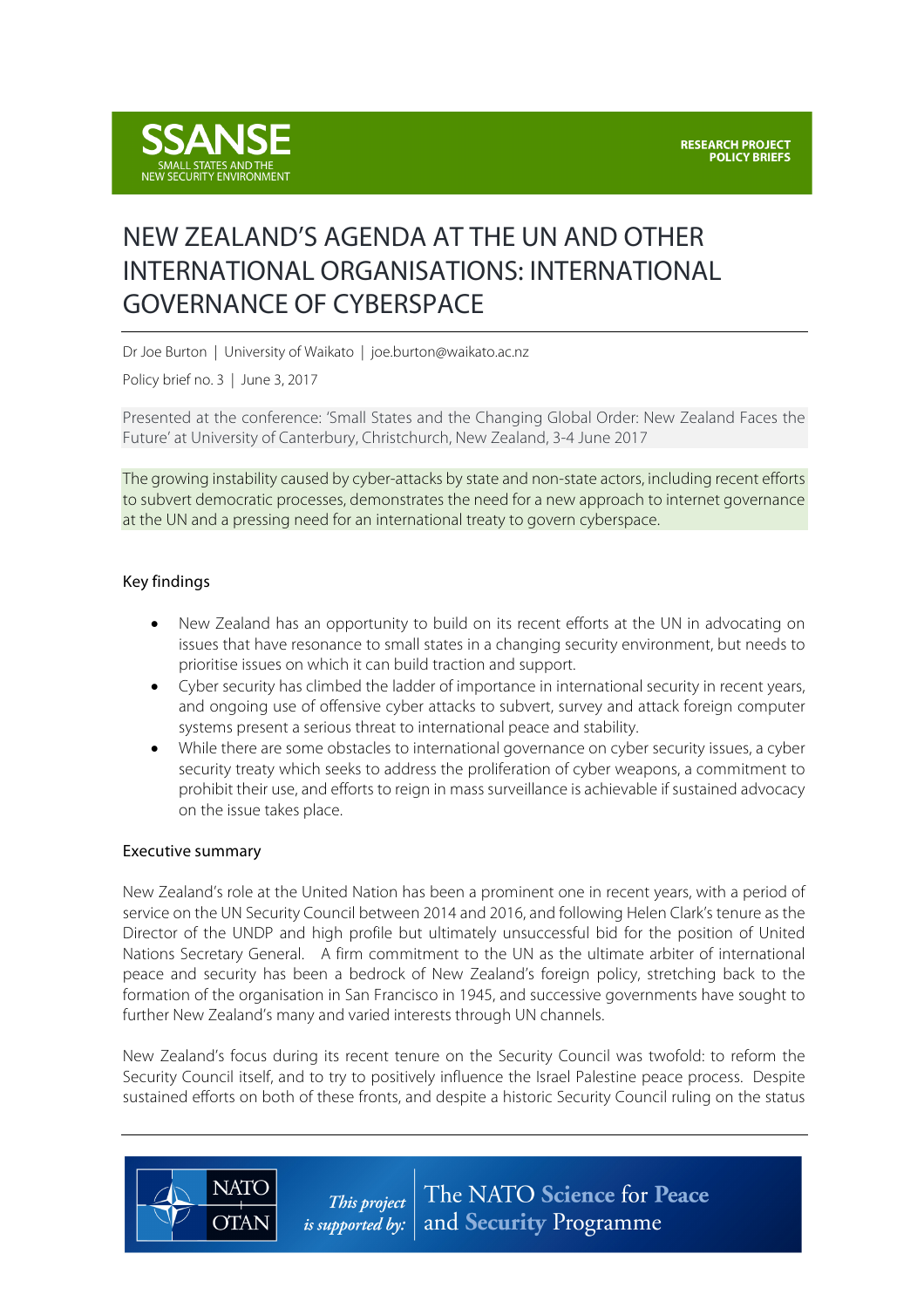of Israeli settlements, there has been little substantive change on either of these issues. On the latter issue, there has been some domestic discord too, with the new Foreign Minister Gerry Brownlee suggesting the Security Council resolution passed last December had been "premature" and should not have been proposed without the support of Israel.

As we move into a new period of arguably heightened geopolitical tension between the 'great powers', and the permanent five members of the security in particular, how should New Zealand reformulate its approach to the UN? What issues should be the focus of New Zealand's UN diplomacy, and how can these efforts be emulated in New Zealand's other engagements with international organisations, such as ASEAN, NATO, the EU, and other regional actors?

## What is the problem?

One issue in need of urgent attention within the UN system (and other international organisations) is the growing misuse of the internet by state and non-state actors, and the heighted tensions stemming from cyber attacks that are taking place on a global scale and which are increasing in frequency and sophistication. Dozens of states have well-developed offensive cyber attacks capabilities, and even small countries like New Zealand are recognising that militaries need to have at least a defensive role and capabilities to enhance their cyber security.

The recent wannacry virus ransomware attack demonstrates that 'cyber weapons' are being developed by national security agencies, that those capabilities are being targeted for theft by state actors and non-state actors, and that the proliferation of these kinds of malicious software devices can cause widespread damage – the wannacry virus has spread to over 150 countries, and has likely caused billions of dollars of direct and indirect damages. This latest example of the adverse impacts of cyber attacks is part of a pattern of activity stretching back at least a decade, with a cyber barrage against Estonia (a similarly small highly networked nation to New Zealand) in 2007 by Russia-based hackers, use of cyber attacks by Russia in the Russia Georgia war in 2008, revelations about the US and Israeli use of the Stuxnet virus against the Iranian nuclear programme in 2010, the Shamoon virus used against energy company Saudi Aramco by Iran in 2012, which led to 3000 hard drivess being wiped of data, and the Sony hack in 2014, allegedly by North Korean hackers, which threatened to escalate into a major crisis between the US and North Korea.

## What should be done?

**NATC** 

**OTAN** 

To mitigate these kinds of malicious activities, The New Zealand government should adopt a policy to advocate for a new UN treaty on the International Governance of Cyberspace. The treaty would: include prohibitions on the use of weaponised malicious software inside and outside of armed conflict and against civilian infrastructure; mandate that all signatories cooperate in bringing those responsible for major cyber attacks to justice; outlaw cyber espionage and mass surveillance of the internet by government and private actors; mandate international cooperation on bringing cyber criminals to account.

## Analysis

There are various barriers and obstacles to a UN treaty level commitment to governing cyberspace and these should be clearly acknowledged at the outset.

> The NATO Science for Peace This project *is supported by:*  $\vert$  and **Security** Programme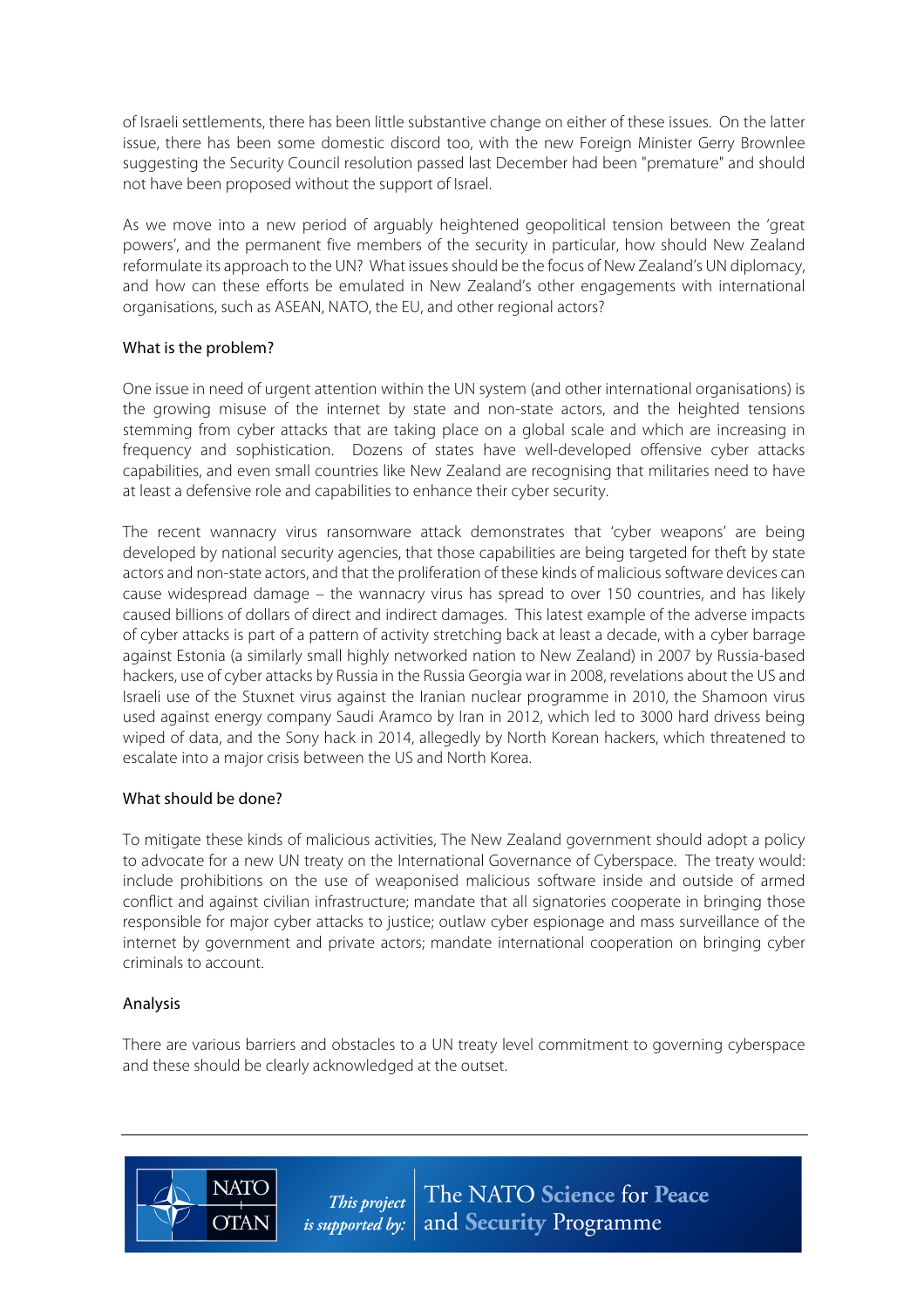The first is that there has been some scepticism among our international partners, most notably the US and in Europe, to a UN role in governing cyberspace. Until the present time, the attitude has been that cyberspace should be a free and open platform for communications and trade and that international regulation through the UN system is undesirable.

Another issue isthat China and Russia, along with other countries, have advocated for greater degrees of state control of the internet, reserving the rights of governments to maintain censorship and controls over content. This basic governance divide will not be easy to overcome and can be seen in recent Russian and Chinese efforts to advocate for the adoption of a 'code of conduct' on cyber security through UN channels.

A third issue is that we have not reached the full potential of internet technologies yet, and the rapid evolution of cyber capabilities risks making any binding legal agreement redundant in a short time horizon.

Additionally, unlike in the nuclear domain, verification of cyber weapons is much more difficult to achieve. The ease with which malicious software can be hidden, the corresponding difficulty and establishing any kind of inspection and verification regime, and the ongoing strategic and military utility of offensive cyber capabilities all present obstacles to widespread acceptance of the need for a UN level cyber treaty.

Despite these challenges (and there are many others) the vulnerability of all nations to cyber-attacks, the growing dangers of cyber escalation, and the very substantive platforms that have been established already (through the EU Cyber Security Strategy, Budapest Convention, and UN Experts Working Group on Cyber Security Norms of Behaviour) presents a moment of opportunity to progress these issues at the UN and other organisations.

## Why does this matter to NZ?

New Zealand is not immune to cyber-attacks and has itself experienced a growing pattern of malicious attacks against its digital infrastructure, critical service providers and government ministries. This has been widely documented, including by our own intelligence agencies. As a highly networked nation, increasingly reliant on online trade in goods and services for economic growth, New Zealand is in a vulnerable position. At the same time, there is a very real opportunity for New Zealand in this area of policy. Joseph Nye has recognised that smaller actors, including small states, can exercise greater influence on cyber security issues, and this should apply to cyber security governance too. Given our historic commitment to peace and disarmament, our previous role in advocating nuclear non-proliferation treaties, and our seemingly independent reputation, New Zealand is well placed for international advocacy on these issues through the UN and other organisations, most notably at ASEAN and through the ASEAN Regional Forum, which has made cyber security a high priority in recent years. New Zealand's own cyber security strategy recognises the importance of international engagement and cooperation on cyber security but could be more ambitious.